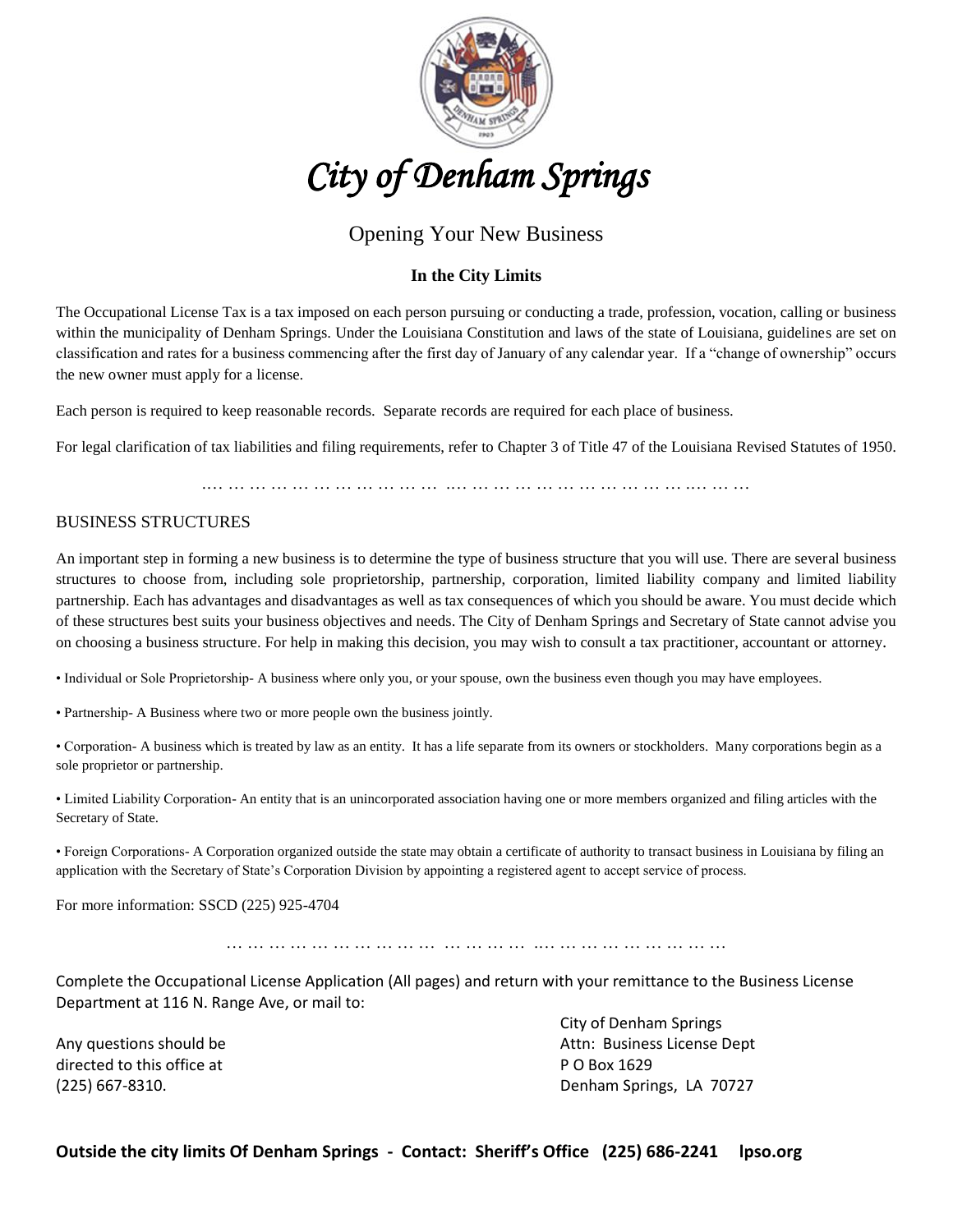#### Other Important Phone Numbers:

| Livingston Parish School Board - Sales Tax I D #<br>[Collects City and Parish] | (225) 686-3043   | www.laota.com/parish/livingston1.htmn                 |
|--------------------------------------------------------------------------------|------------------|-------------------------------------------------------|
| Livingston Parish Health Department                                            | (225) 686-7017   | new.dhh.louisiana.gov/index.cfm/directory/detail/4812 |
| Denham Springs Newspaper                                                       | $(225)$ 665-5176 | www.livingstonparishnews.com                          |
| State of Louisiana - Sales Tax I D #                                           | $(225)$ 219-7318 | www.rev.state.la.us                                   |
| Building Permit Office - Building Inspections                                  | (225) 667-8326   | www.denhamsprings.us/planning.shtml                   |
| Secretary of State - Business Name Availability                                | $(225)$ 925-4704 | www.sec.state.la.us                                   |
| State Office of Alcohol & Tobacco Control                                      | $(225)$ 925-4041 | www.atc.rev.state.la.us                               |
| Fire Dept HeadQuarters                                                         | (225) 667-8345   | www.denhamsprings.us/fire.shtml                       |

#### OCCUPATIONAL LICENSE INITIAL FEES

| Retail & Wholesale Dealers            | Opening between Jan. 1-June 30 |  |
|---------------------------------------|--------------------------------|--|
| Lending & Broker Businesses           | \$50.00                        |  |
| Professionals & Service Businesses    | Opening between July 1-Dec. 31 |  |
| All Home Businesses                   | \$25.00                        |  |
|                                       |                                |  |
|                                       |                                |  |
| Retail Dealer-No Fixed Place          | \$200.00                       |  |
|                                       |                                |  |
|                                       |                                |  |
|                                       |                                |  |
| Agricultural/Seafood - No Fixed Place | \$100.00                       |  |
|                                       |                                |  |
|                                       |                                |  |
|                                       |                                |  |

*Annual Renewals Are Mailed In December And Due January*

### **NOTICE Attention: All Prospective Business Owners and Occupational License Holders**

Do you and/or your business intend to purchase any items from "walk-in" customers who enter your business in hopes of selling you something? If the answer is "Yes", please inquire with the Business License Department about a "**SecondHand Dealer's License**". This license is required of all individuals and businesses who intend to purchase "ANY" item that is brought to them and offered for sale by a "walk-in" customer.

Pursuant to LA RS 37:1869, failure to comply with these laws can result in Arrest, Incarceration, Fines and the Suspension of your Business License…..so protect yourself, your employees and your business.

Once you have received your "Secondhand Dealer's License" please contact the Denham Springs Police Department, to set up an appointment to ensure you are following all of the laws prior to conducting any business.

Denham Springs Police Department 225.665.5106 ext 232